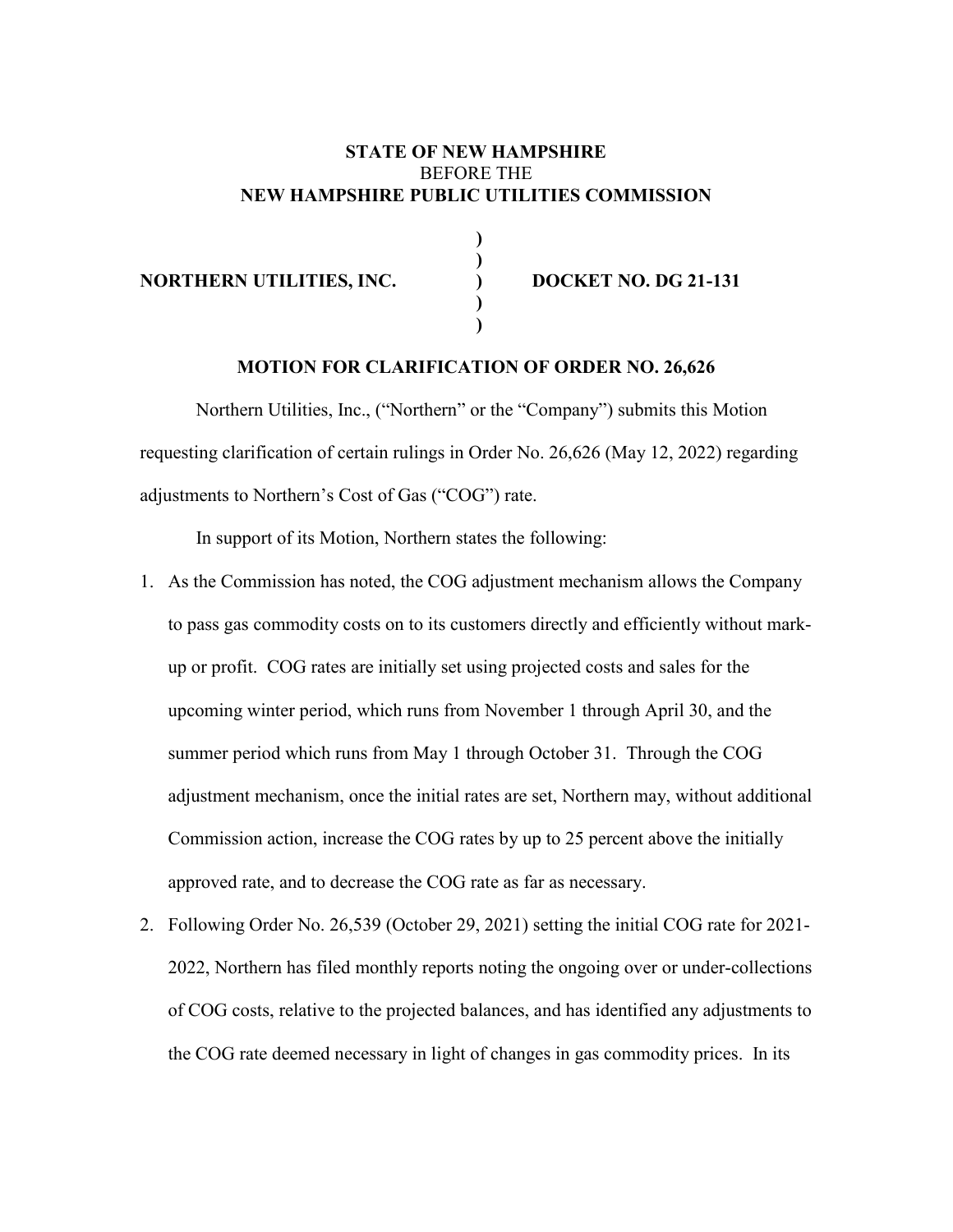April 22, 2022 report Northern noted that due to an under-collection driven by "substantially higher NYMEX prices" it was "increasing rates by their maximum amount, 25 percent above the initially approved rate." April 22, 2022 Report in Docket No. DG 21-131 at 11. On May 10, 2022, Northern submitted a motion and supporting information noting that Northern had already increased the rate to the maximum extent permitted without further Commission action, and that given the persistently high NYMEX prices Northern would experience a material undercollection of gas costs without an adjustment to the COG rate. Therefore, Northern requested that the Commission adjust the underlying COG rate.

3. As part of its May 10, 2022 request, Northern also requested that "the Commission continue to allow adjustments to the rate without further Commission action consistent with existing and past practice." May 10, 2022 Motion of Northern in DG 21-131 at 3. On May 12, 2022, the Commission issued Order No. 26,626 on a *nisi* basis and granted the Company's request to amend the COG rate effective June 1, 2022. The Company appreciates the Commission's attention to, and efficient resolution of, its rate adjustment request. In reviewing Order No. 26,626, the Company did not find any indication, however, that the Commission would either allow or forbid further adjustments to the rate without additional Commission action consistent with existing practice. Accordingly, to clarify the matter and avoid any potential for a future misunderstanding, by this motion the Company requests that the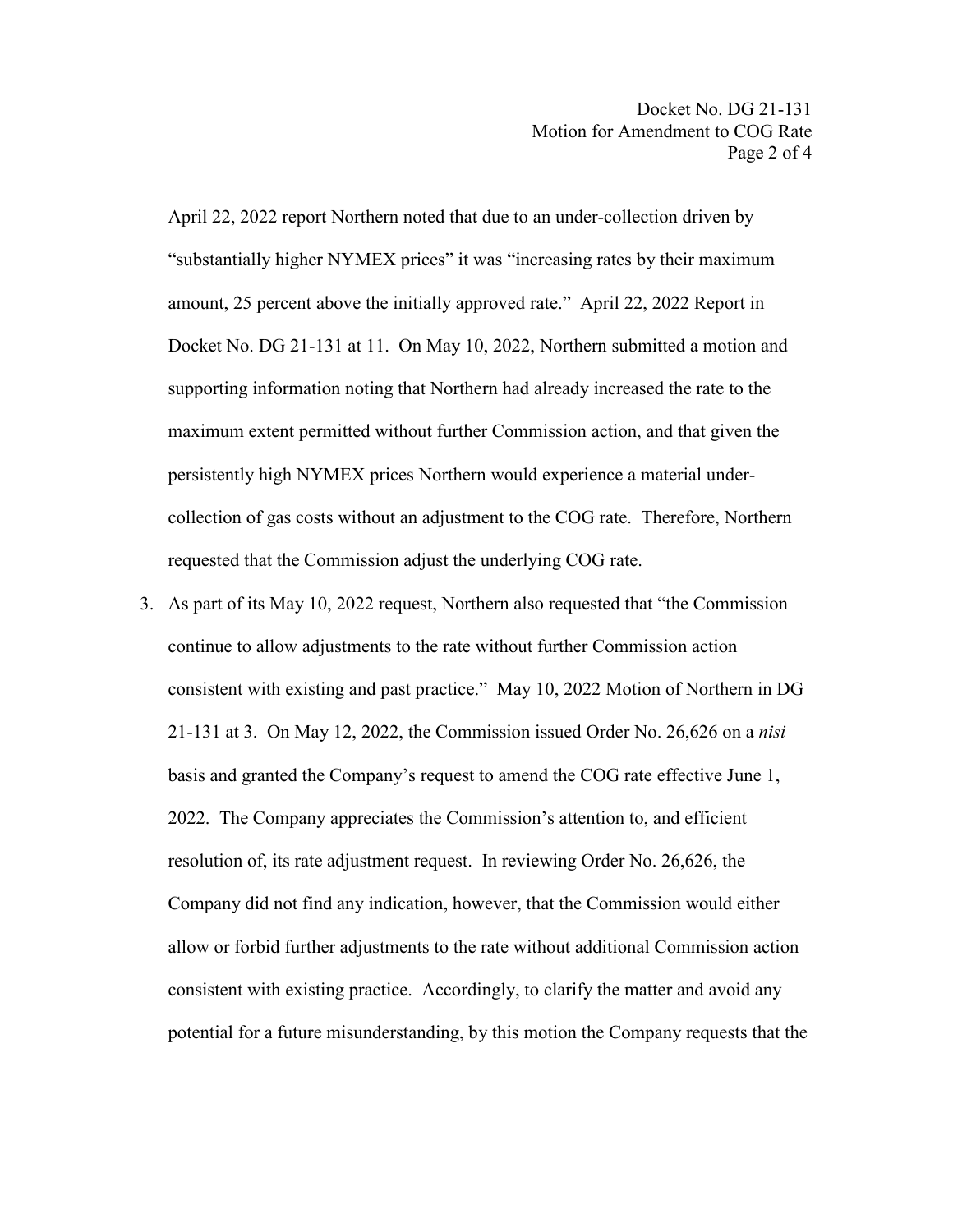Commission clarify that in issuing Order No. 26,626 adjusting the COG rate, the Company is authorized to make further adjustments to the rate approved by the Commission upward by 25 percent, or downward so far as necessary, without further Commission action consistent with past practice and Commission rulings.

## **Conclusion**

For the foregoing reasons, Northern requests that the Commission clarify Order No. 26,626 to authorize additional adjustments to the COG rate without further Commission action consistent with existing and past practice, and for such other relief as the Commission may deem necessary and proper.

Respectfully submitted,

NORTHERN UTILITIES, INC. By its Attorney:

Matthew J. Fossum Senior Counsel Unitil Service Corp. 6 Liberty Lane West Hampton, NH 03842-1720 603.773.6537 fossumm@unitil.com

May 16, 2022